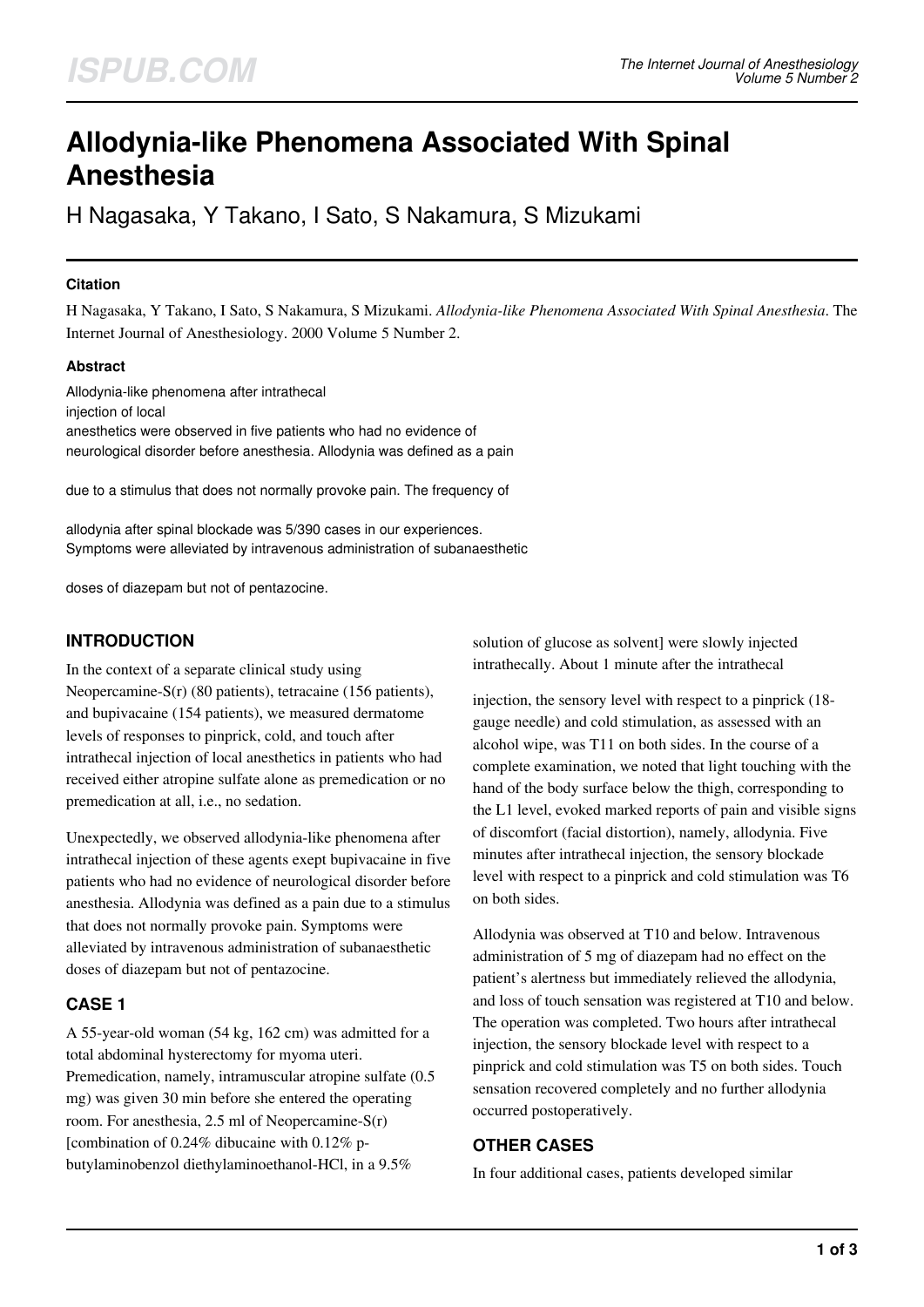symptoms, when we used the same anesthetic technique.

All five of these patients were in good general health (ASA physical status I), with a negative medical history. The skin on the back of each patient was normal with no bony deformities of the spine and no neurologic abnormalities. Disposable spinal trays, sterilized in ethylene oxide, were used for all five patients. Before lumbar puncture, the skin over the lumbar area was cleaned with a solution that contained 10% iodine. After removal of excess iodine solution, an uneventful lumbar puncture was performed without difficulty in the left lateral position with a 25-gauge needle at the L3-4 or L4-5 intervertebral space. After intrathecal injection, each patient was turned to the supine horizontal position. There was adequate surgical anesthesia for each entire procedure, with no intraoperative perception of pain. No allodynia was observed during offset of spinal anesthesia.

No patient showed evidence of emotional disturbance, such as crying easily or fear of surgery.

### **DISCUSSION**

In contrast to severe pain and allodynia that have been reported after spinal anesthesia in patients who have a neurological disorder  $[\,1, 2, 3, 4, 5, 6, 7]$ , the absence of any neurologic abnormalities in the present cases, before and after anesthesia, appears to exclude the possibility of exaggeration of an existing disorder of the central or peripheral nervous system by the local anaesthetic agents.

There is no clear understanding of the mechanism of

allodynia-like phenomena after spinal blockade. Trauma, spinal cord ischemia, infection, neurologic toxicity, or chemical contamination cannot readily explain the present cases.

We did not make precise measurements of the mean duration of allodynia after spinal anesthesia nor can we provide the results of different treatments employed to reduce the incidence and severity of this problem because of ethical limitations to such studies. In the absence of prolonged neurologic problems after spinal anesthesia in our patients, the clinical significance of this phenomenon remains inconclusive. However, to our knowledge, such allodynia has not

previously been reported. We hope that this set of case reports will stimulate research into the clinical picture of abnormal sensation after spinal anesthesia.

### **References**

1. Sugiyama D, Nobuhara K, Maekawa N, Obara H: Severe lightning pain after spinal anesthesia in a patient with tabes dorsalis. Anesth Analg 69: 268-269, 1989 2. Harrison G: Phantom limb pain occurring during spinal analgesia Anaesthesia 6:114-116,1951 3. Leatherdale RAL: Phantom limb pain. Anaesthesia. 11:249-251, 1956 4. Sellick BC: Phantom limb pain and spinal anesthesia. Anesthesiology 62:801-802,1985 5. Mackenzie N: Phantom limb pain during anaesthesia. Anaesthesia 38:886-887,1983 6. Koyama K, Watanabe S, Tsuneto S, Takahashi H, Naito H: Thiopental for phantom limb pain during spinal anesthesia. Anesthesiology 69:598-600, 1988 7. Read MS, Dye DJ: Painful onset of intrathecal blockade. Anaesthesia 45:460-461, 1990

**2 of 3**